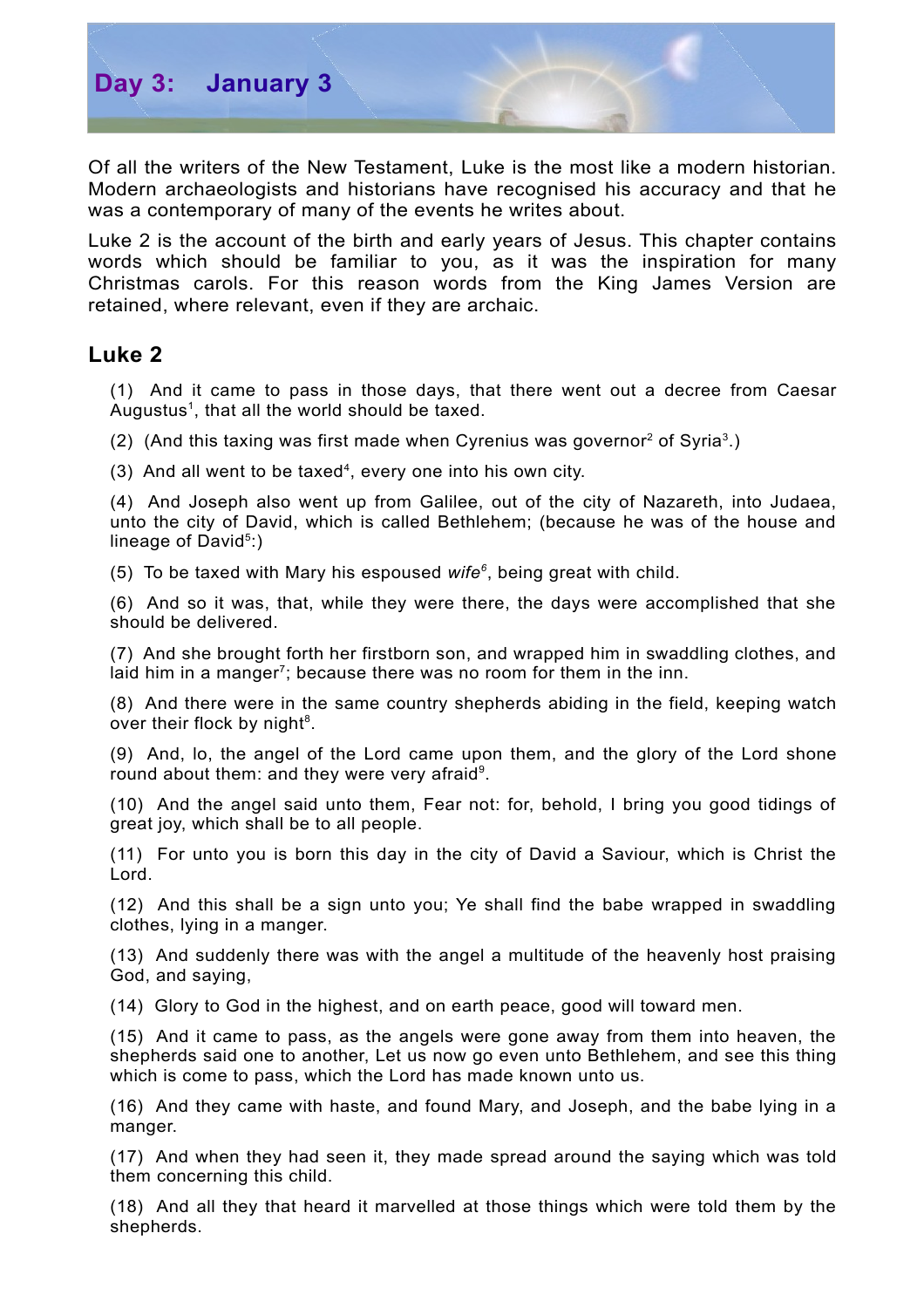(19) But Mary kept all these things, and pondered them in her heart.

(20) And the shepherds returned, glorifying and praising God for all the things that they had heard and seen, as it was told unto them.

(21) And when eight days were accomplished for the circumcising of the child, his name was called JESUS<sup>[10](#page-2-9)</sup>, which was so named of the angel before he was conceived in the womb.

(22) And when the days of her purification according to the law of Moses were accomplished, they brought him to Jerusalem, to present him to the Lord;

(23) (As it is written in the law of the Lord, Every male that opens the womb shall be called holy to the Lord;)

(24) And to offer a sacrifice according to that which is said in the law of the Lord, A pair of turtledoves, or two young pigeons<sup>[11](#page-2-10)</sup>.

(25) And, behold, there was a man in Jerusalem, whose name was Simeon; and the same man was just and devout, waiting for the consolation of Israel: and the spirit was Holy upon him.

(26) And it was revealed unto him by the spirit of the Holy One, that he should not see death, before he had seen the Lord's Christ<sup>[12](#page-2-11)</sup>.

(27) And he came by the spirit into the temple: and when the parents brought in the child Jesus, to do for him after the custom of the law,

(28) Then took he him up in his arms, and blessed God, and said,

(29) Lord, now you may let thy servant depart in peace, according to thy word:

(30) For mine eyes have seen thy salvation,

(31) Which thou hast prepared before the face of all people;

 $(32)$  A light<sup>[13](#page-2-12)</sup> to lighten the Gentiles<sup>[14](#page-2-13)</sup>, and the glory of thy people Israel.

(33) And Joseph and his mother marvelled at those things which were spoken of him.

(34) And Simeon blessed them, and said unto Mary his mother, Behold, this child is set for the fall and rising again of many in Israel; and for a sign which shall be spoken against;

(35) (Yea, a sword shall pierce through thy own soul also,) that the thoughts of many hearts may be revealed.

(36) And there was one Anna, a prophetess, the daughter of Phanuel, of the tribe of Asher<sup>[15](#page-2-14)</sup>: she was of a great age, and had lived with an husband seven years from her virginity;

(37) And she was a widow of about fourscore and four years, which departed not from the temple, but served God with fasting and prayers night and day.

(38) And she coming in that instant gave thanks likewise unto the Lord, and spoke of him to all them that looked for redemption in Jerusalem.

(39) And when they had performed all things according to the law of the Lord, they returned into Galilee, to their own city Nazareth.

(40) And the child grew, and waxed strong in spirit, filled with wisdom: and the grace of God was upon him.

(41) Now his parents went to Jerusalem every year at the feast of the passover [16](#page-2-15) .

(42) And when he was twelve years old, they went up to Jerusalem after the custom of the feast.

(43) And when they had fulfilled the days, as they returned, the child Jesus tarried